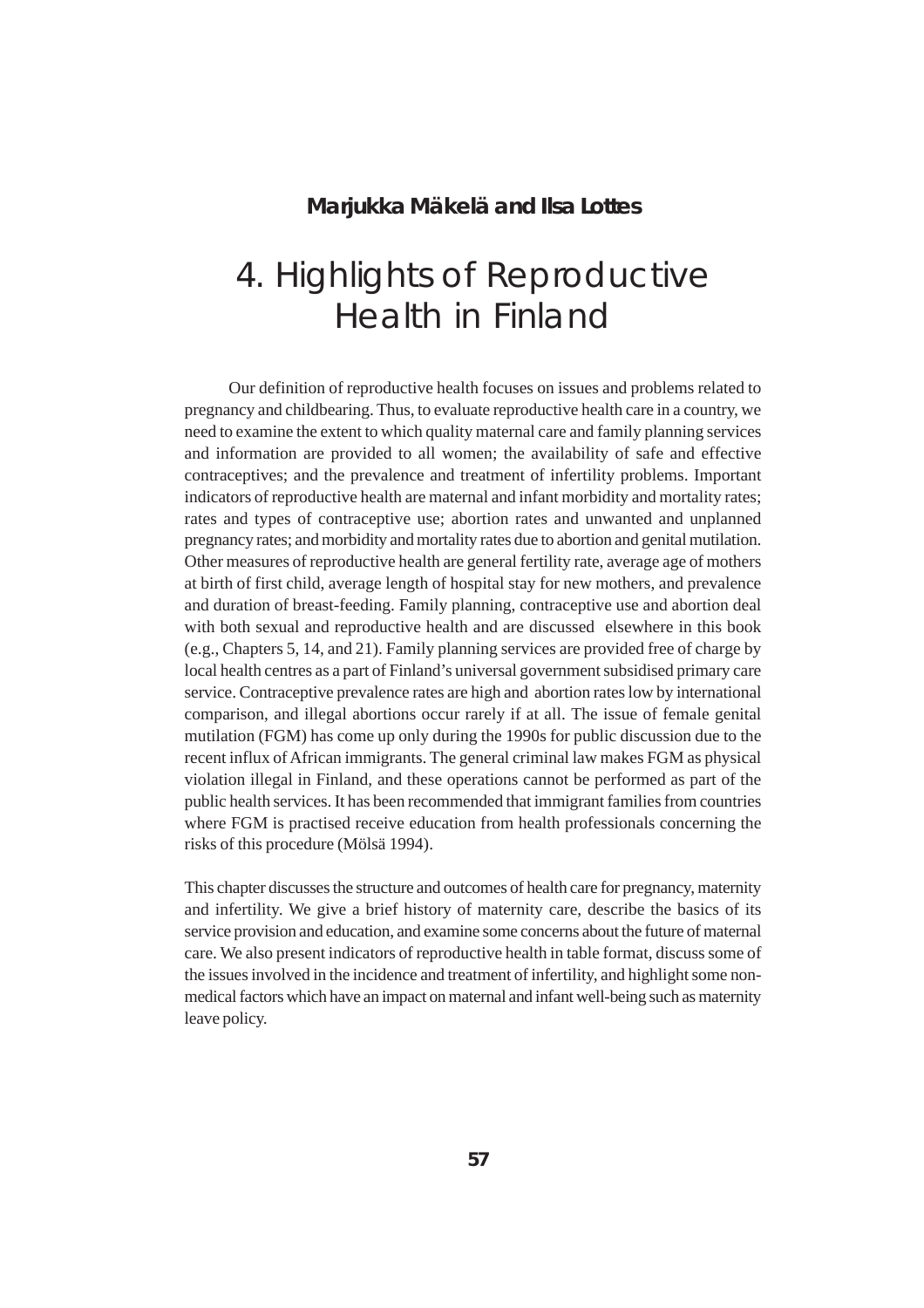### Brief History of Maternity Care

Concern about infant and maternal mortality can be traced to the 18**th** century when the first midwife from Finland was educated in Stockholm (Rehnström, 1997). In 1816 the first school for midwives was founded in Turku, and a Finnish-speaking school for midwives was established in Helsinki in 1859. Nevertheless, until the 20<sup>th</sup> century most mothers had their children at home, often in the sauna with the aid of a family member and/or experienced woman neighbour, without the presence of a midwife or physician (Rehnström, 1997).

In the middle of the 1800s middle and upper class women formed voluntary organisations in order to improve the ability of poor women to care for themselves and their children. By the beginning of the 1900s, national organisations and clinics in cities were established to provide maternal health care and education services. Since the 1920s, national health programs have included the care of pregnant women and their children. An important characteristic of these programs has been the co-ordination of the provision of health information/education with health care in their services to women. The custom of giving poor mothers a package of supplies for their new baby also originated in the early decades of the 1900s. This practice led to the establishment in 1941 of the useful, valuable and carefully prepared "maternity package", which is still available to all new mothers today.

Finland is divided into over 400 local administrative units. These municipalities vary in size from 150 to 540,000 inhabitants. They are responsible for providing health care for their inhabitants. In 1944 the law mandated that all municipalities provide free health care for expectant mothers and their children. This care was arranged in special units, literally called "advice units" (neuvola), which were required to be staffed by midwives and public health nurses. Rehnström (1997, p. 6) emphasises that within a year of the law, "86% of all women giving birth had registered at a local maternity unit, and that the average number of visits (pre-and postnatal) was 5.6."

Registration and attendance in these maternity units increased steadily until 1975, when the average number of visits was 16.9. This increase was partly facilitated by the Maternity Benefits Law of 1949. A provision of this law was that new mothers would only receive the maternity package if they consulted a nurse or doctor before the fourth month of pregnancy. The timing of this visit allowed for the screening and treatment of syphilis, and due to this policy congenital syphilis almost completely disappeared in Finland. While the network of regional hospitals was completed during the 1950s, childbirth in hospitals steadily increased. Most cases were assisted by a midwife, with a physician called only in case of complications.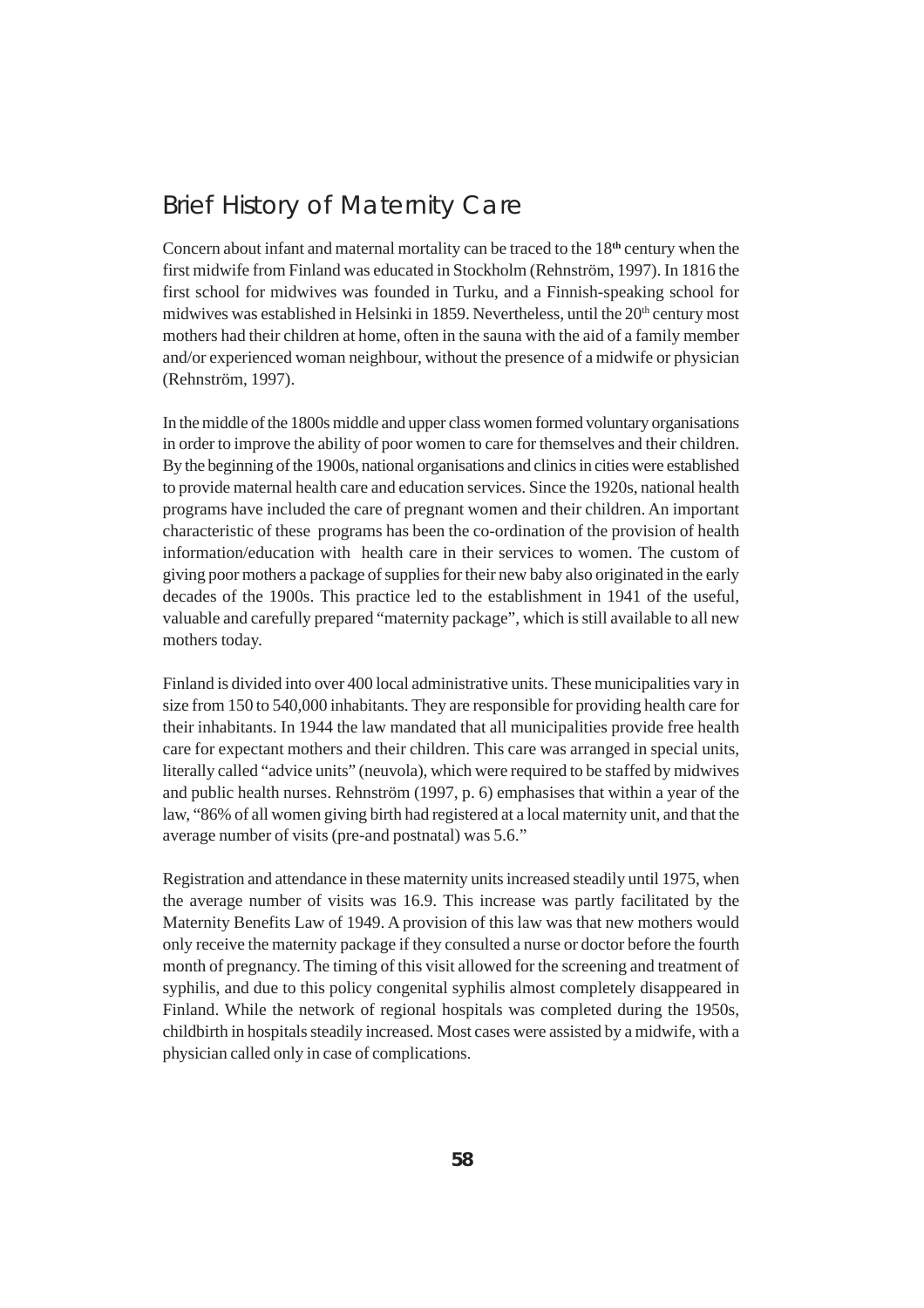In 1972 the Public Health Act reinforced that municipalities continue to provide maternity and child health care as well as family planning services as part of their primary care services to their inhabitants. Today the local maternity unit is accepted by all social classes and attendance is nearly universal. The Public Health Act also changed the nature of the service provision: Public health nurses with special training in maternal and infant health increasingly joined midwives to provide maternity and well-baby care.

### Recent and Current Maternal Care

A recent guideline by the Expert Group on Family Planning and Maternity Care at Stakes (National Research and Development Centre for Welfare and Health) states the following comprehensive purpose of maternity care in Finland: "to ensure the best possible health for the expectant mother, the foetus, the newborn and for family members. The goals include prevention of disturbances during pregnancy, early detection of any problems that may occur and prompt referral for treatment, efficient care and rehabilitation, good care during delivery, care for newborns and support for the ill and the handicapped" (Stakes, p. 7, 1996). Maternity care services are provided as part of Finland's national health care system. Delivery of these services at the local health centre in the context of primary health care helps in relating the individual's health to the whole family and community. This also facilitates continuity in family planning, monitoring pregnancy, and treatment of common problems close to the expectant mother's home.

The local maternity units are responsible for prenatal health examinations and screening, personal guidance and parenthood education while hospital maternity clinics deal with the treatment of problems and diseases during pregnancy and care during childbirth. The resources and qualifications of health professionals at the local maternity units and hospitals are distributed so that together they are able to provide for comprehensive maternity care. Because good collaboration between the local maternity unit and hospital professionals is considered important for high-quality care, multiple means of accomplishing this have been devised. These include client participation (each pregnant woman keeps her own copy of her maternity record - a card containing thorough documentation of information from each prenatal visit), team work across professional boundaries, job rotation, collaboration in monitoring and evaluation as well as regional development of collaboration structures. Regions also schedule regular meetings for maternity care providers to discuss problems and to provide continuing education about new treatments and practices (Stakes, 1996).

Almost all Finnish women start antenatal care early and have many visits (Hemminki and Gissler 1993, p.26). According to Medical Birth Register data, 97% of patients seek care before the  $16<sup>th</sup>$  week of pregnancy with the first antenatal visit occurring typically at 10 weeks (Table 1). The average number of visits in 1994 was 14.9, including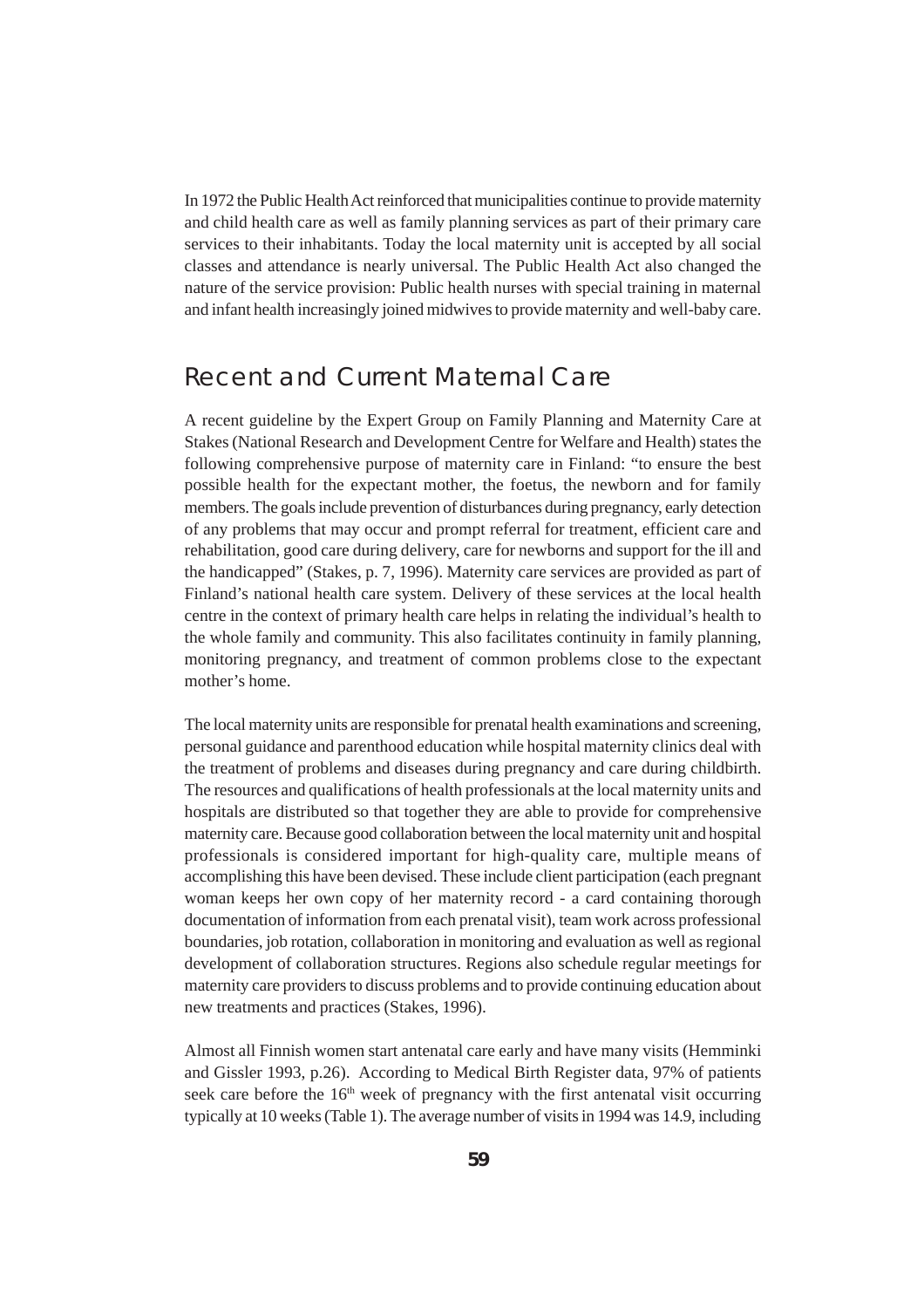an average of 2.2 visits to a hospital clinic. Less than a half per cent of women giving birth had not attended a maternity unit; these women were primarily foreigners or Finns living abroad who travelled to Finland for delivery.

Today almost all babies are born in hospitals where intensive care units for infants are available. Midwives and nurses with a specialisation in obstetrics and gynaecology work in hospital delivery rooms, prenatal and postnatal care wards, and maternity clinics. More than 70% of deliveries are normal and administered by midwives/specialised nurses. On average, 15% of deliveries involve some special procedure such as a caesarean section, vacuum extraction, or forceps delivery. Of these procedures, caesarean sections are the most common. Most hospitals allow the baby and mother to stay in the same room to facilitate breast feeding. In the 1990s about half of the mothers have breast-fed their baby for at least 6 months. A minority of mothers request an early postnatal discharge (within 6-48 hours of the delivery). There are strict requirements for this option, including additional home visits by a public health nurse or midwife.

In recent years the personal health professional system has increased in local health units. Thus the same nurse may see a woman through her pregnancy and provide care for the young child after delivery at the well-baby clinic. This system is thought to promote coordination and individuality of care. In response to a 1994 national survey, over 80% of women (n=2189) indicated that they thought it very important that the primary care maternity services continue to be financed by tax money (Marja-Leena Perälä, Stakes, personal communication). Women were also satisfied with the number of visits with the qualification that more visits may be needed for a first pregnancy and less for subsequent ones. In this same survey, 99% of women had visited the local maternity unit during their latest pregnancy and 22% reported additional visits to health professionals in the private sector (Hemminki et al., 1998). Thus, currently, local maternity units are the primary source of prenatal care in Finland.

In the 1996 guideline by Stakes entitled "Screening and Collaboration in Maternity Care", the Expert Group in Family Planning and Maternity Care gave a detailed description of basic practices of and recommendations for maternity care in Finland. For over 50 years local municipalities have provided a uniform level of centrally planned and guided maternity services. The purpose of this book – distributed to all maternity care professionals – was to ensure that maternity care providers at both the local units and hospitals have the most up to date information on high quality maternity care. The book expanded on a previous maternity care guide published by the National Board of Health in 1988. An updated and enlarged edition of the guideline is in print (Stakes, 1999)

Besides experts' opinions and findings from a survey of maternity care units in Finland about the strengths and needs of care, these guidelines are based on literature in the field, most notably on information from the Cochrane Library (1999). This international database, which is updated quarterly, contains several hundred reviews of interventions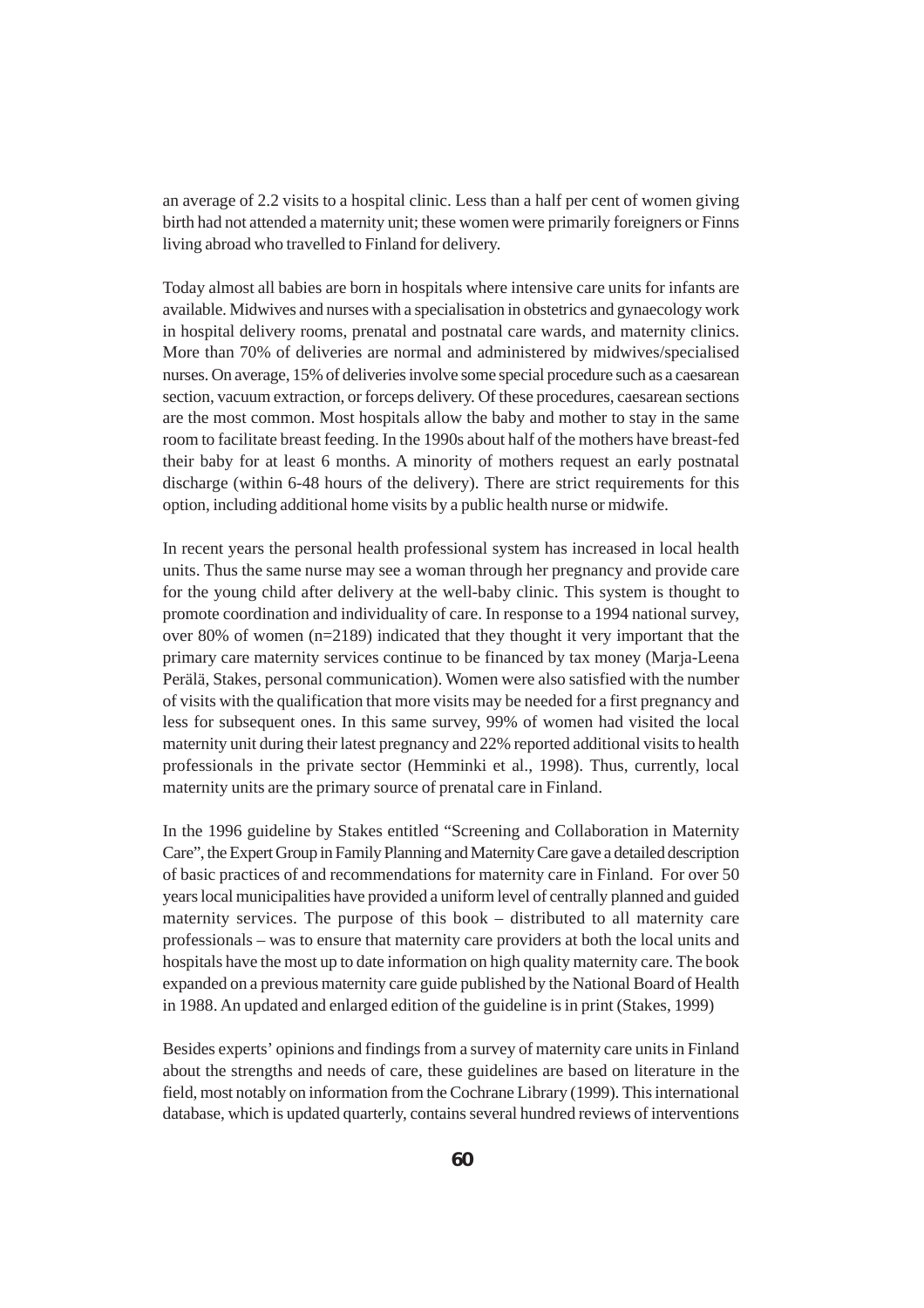in all areas of medicine, including pregnancy and childbirth. Each review includes "data from several studies and explains in detail how various procedures effect the course of pregnancy and childbirth, or the child's prognosis" (Stakes, p. 9, 1996). The recommendations in the maternity guideline were checked against the information in this database. The use of such data to validate medical guidelines is becoming increasingly common in medical practice, and such information can greatly assist both the health practitioner and patient in making decisions about medical care. The Stakes Expert Group updated the guideline in 1999, using this database along with feedback from local and regional providers of care.

Since 1993, local municipalities have been given more autonomy in their provision of primary care services including maternity care. It was hoped that local decisions might better adapt to the needs of their population. After initial enthusiasm in local planning, national guidelines are becoming popular again. Divergences from the national guidelines should usually have a clear justification. Despite increased local control, the expectation is that local providers of maternity care will continue to closely follow the national guidelines, with their emphasis on scheduled contacts throughout the pregnancy and the final check-up 5–12 weeks post-partum. Therefore, the high quality of maternity care should be maintained. Comprehensive local and regional statistics provide many indicators of maternity care quality. Thus, a system is in place to discover changes or trends in maternity care for each locality.

One of the scheduled contacts is a home visit by the local maternity unit midwife or public health nurse during the first few days after the new mother and baby have returned from the hospital, even during weekends. This tradition dates back to the late 1800s, when municipal midwives were important providers of health education (Niiranen, 1996). After a home delivery, the midwife often visited the new mother (especially those with their first child) several times to teach baby care and general hygienic measures. This tradition was continued when the 1944 law on local maternity units was enacted. Even today, the postnatal home visit is an integral part of care in cities and rural areas alike, giving the midwife or public health nurse a good picture of the social conditions of the mother and the child and helping her to evaluate the need for social and psychological support for the family together with the health centre team. All new mothers – including health care professionals – are visited in their homes so there is no social stigma attached. The midwife or public health nurse checks the condition of the mother and the child, weighs the baby, and discusses breastfeeding.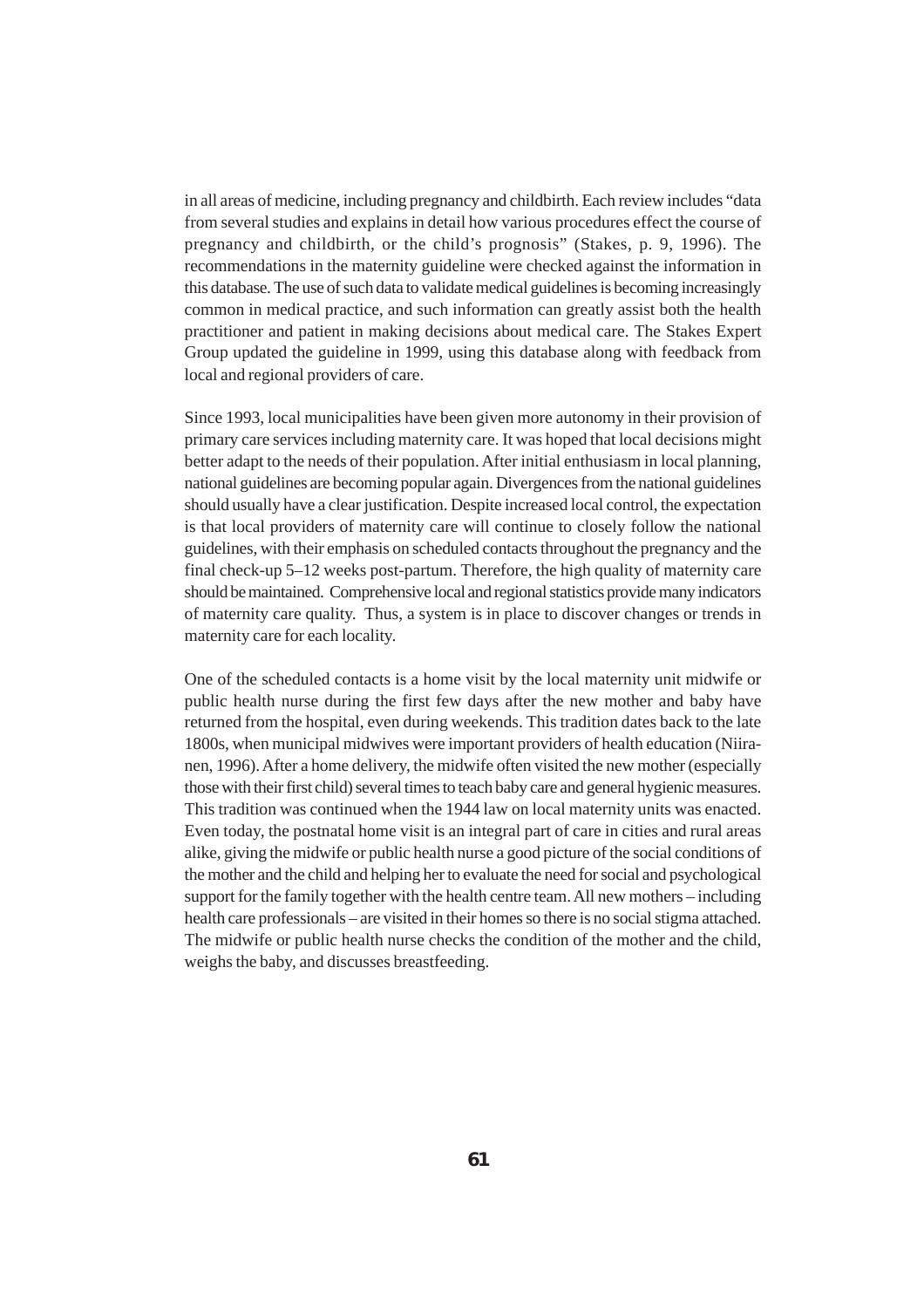# Education and Knowledge of Maternal and Infant Care

Preparation courses for new parents on delivery, parenthood and adjustments needed in a family when a new child is born, are also an essential part of the work of maternity care. In the 1960s childbirth education began to be offered at the maternity units, and during the 1970s fathers were also permitted to be present in the delivery room. Today the main responsibility for providing parenthood education and information to prepare parents for childbirth rests with the midwife or public health nurse at the local maternity unit. Future parents are given information about the course and development of pregnancy and the associated social, emotional and physiological changes, the course of childbirth and different modes of delivery, pain relief during delivery, abnormal deliveries, puerperium, child care and breast-feeding, need for support of the father and older siblings, and social support available in the community for pregnancy, childbirth and infant care (Stakes, 1996). Both mother and father are encouraged to attend antenatal classes. Parents are also invited to an introductory visit to the maternity hospital and receive written information including an up to date handbook on pregnancy and baby care called "We're Having A Baby". Research and feedback from parents indicates that the education program is most appreciated when started about halfway through the pregnancy and when implemented in small groups of four to six couples. Antenatal classes may be larger than this, especially in the cities; increasingly, the groups continue to keep in touch after the babies are born and act as self-support groups during the children's early years. The local health centre or day care centre often offers meeting rooms for such activities.

Attendance at an antenatal class is usually a requirement set by the hospital for the father to be present at the birth. In 1992, 61% of fathers participated in the birth of their child (Mikkola et al., 1995) and by 1997 the rate had increased to 70% (Vallimies-Patomäki 1998). Mothers appreciate the father's presence in helping to provide emotional support and a sense of security. Fathers generally appreciate the experience for it helps to create a bond with their child and enhances feelings of family togetherness.

# Social Support for Pregnancy and Childbirth

#### **Parental leave**

Both the mother and the father are entitled to parental leave from their work for the birth of a child. Maternity allowance for the expectant mother is paid for 105 weekdays and typically begins 30 weekdays before the expected date of birth. In cases where the mother's medical condition or the external conditions in her work require her to quit work earlier in the pregnancy, special allowances are given. The paternity allowance of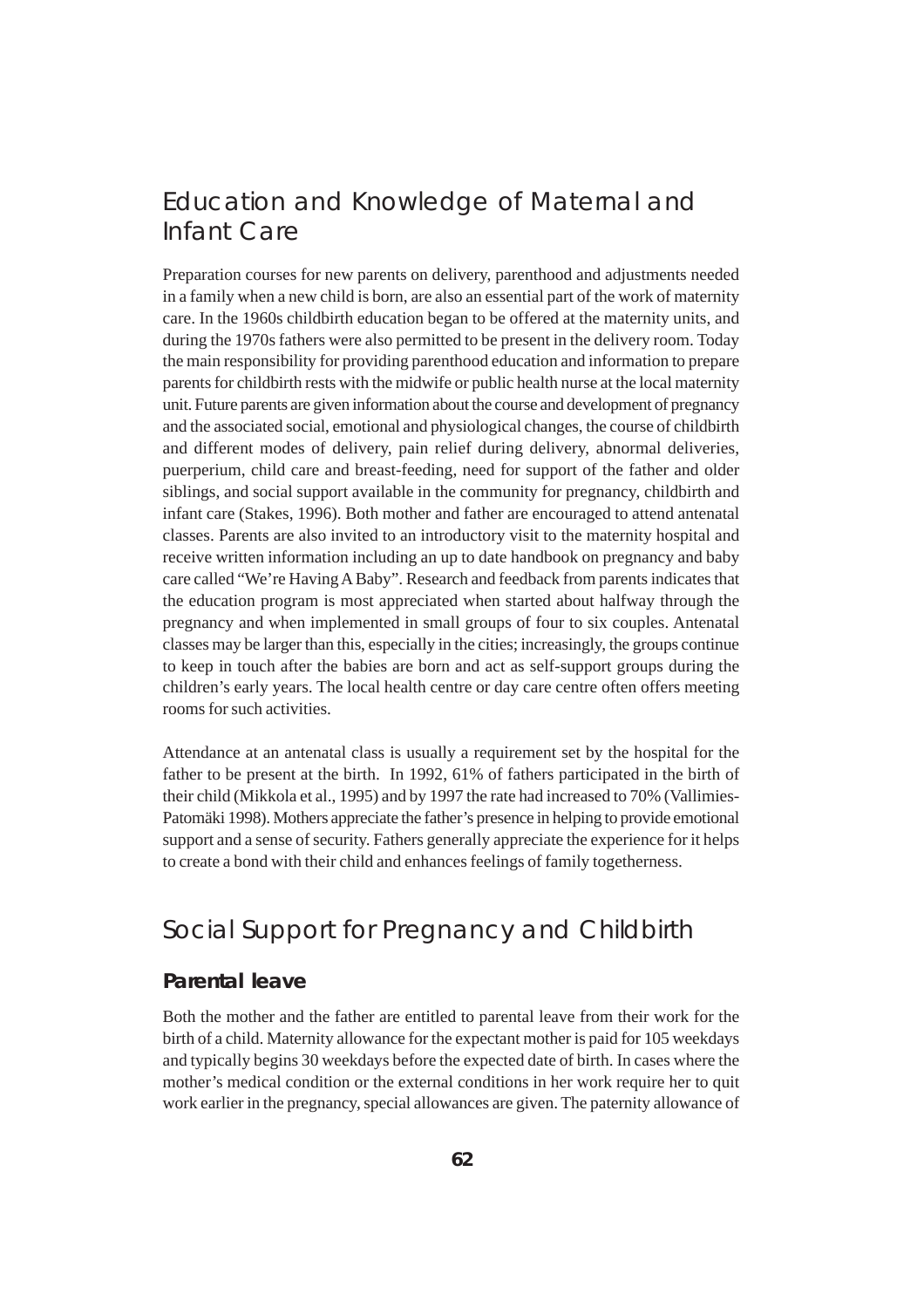12 days, which is not transferable to the mother, is paid from the time of the birth or homecoming of the baby or later during the time of parental leave. Paternity allowance is given to the married or cohabiting partner of the mother. In 1997, 95% of fathers took a paternity leave in connection with confinement and/or at a later time during the baby's first year (Kansaneläkelaitos 1998).

Parental leave subsidy begins after maternity leave and extends for 158 weekdays. Although parental leave can be divided between the mother and father, in the vast majority of cases it is taken by the mother. Reasons for this include the breast-feeding needs of the baby and the better economical outcome for the family when the lesserearning spouse (usually the mother) takes the parental part of the leave. The maternity, paternity, and parental daily allowance is covered by the state and varied in 1999 from 60 FIM to 450 FIM (10-76 Euro) with an average near 250 FIM (42 Euro). It counts as taxable income and is calculated according to the receiver's earned income. A mother who has not been employed is paid the minimum; permanently employed parents usually receive their full salaries for the first three months, and the subsidy during this time goes to their employer. The parental allowance is continued on the condition that the new mother has a postnatal exam within 5 to 12 weeks of the birth of her baby. Because of the long paid parental leave, which covers about 10 months after delivery, it is rare for small babies to be placed in day care.

#### **Maternity package, protective laws, and genetic counselling**

A maternity package is given by the state to all pregnant women who undergo a medical examination before the  $17<sup>th</sup>$  week of their pregnancy. This package contains baby clothes and items needed for the child's first year of life. It is carefully prepared so that its materials are of high quality, easy to care for, healthy, environmentally friendly, and attractive. Instead of the package, new mothers can also choose a cash benefit of 760 FIM (128 Euro), about half the value of the package.

There are eight homes in Finland for unmarried new mothers or expectant mothers who have nowhere else to go. These homes provide around the clock guidance for a variety of problems, such as breast-feeding or colic babies. Some of these homes also give antenatal classes for young families. The average stay in these homes is six months.

Two laws help to prevent hazards to a pregnant woman and foetus and also to the fertility of both men and women. A law on occupational safety requires the employer to ensure that working conditions are not likely to cause damage to the health of the fetus or pregnant woman or to an individual's fertility or genes. The employer is given a list of products capable of causing such damage. The second law enacted in 1991 allows women who have jobs which expose them or their prospective offspring to possible health damages to have a job transfer or special maternity leave benefits. This possibility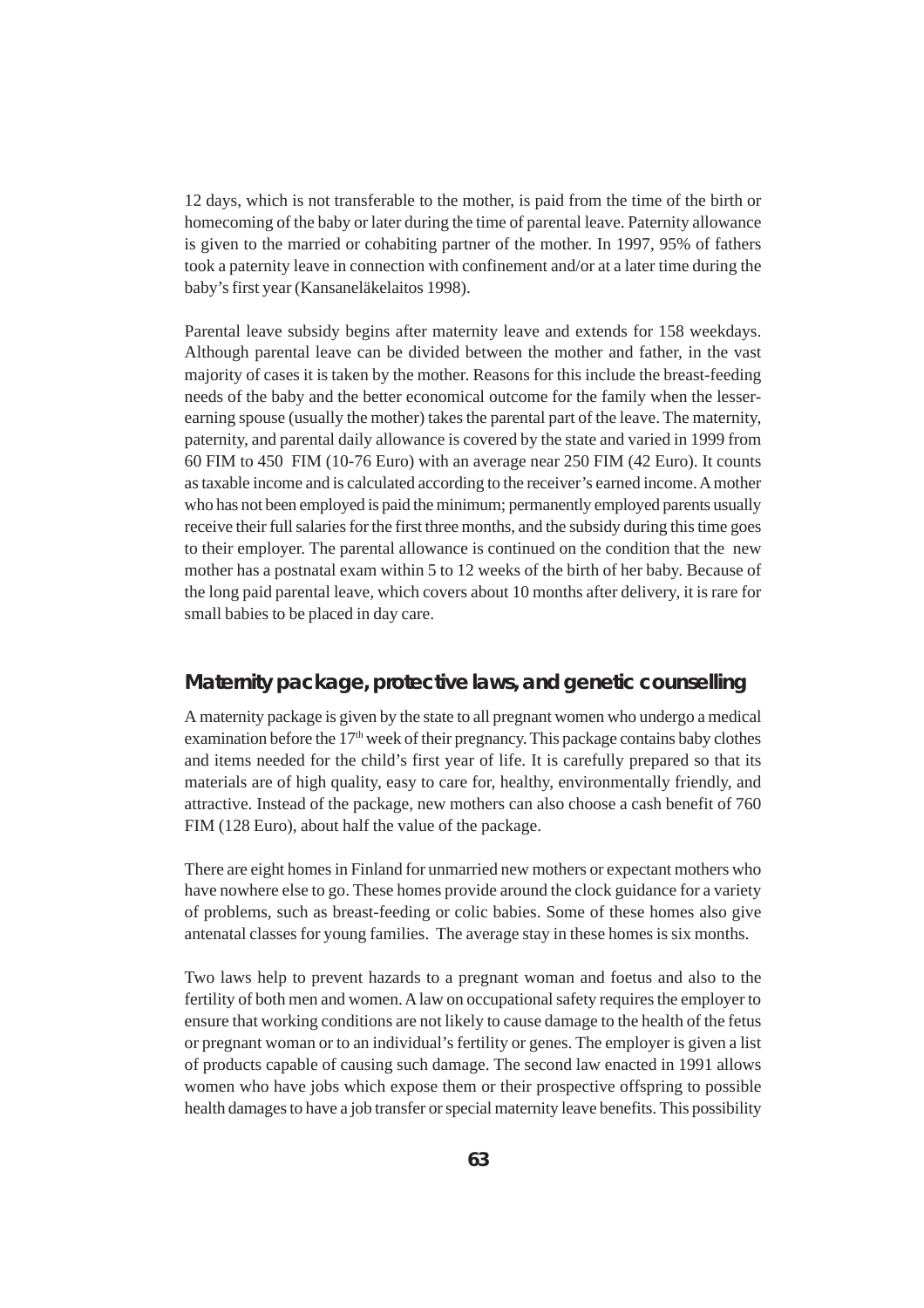is yearly used by 80-90 mothers (Dr. Helena Taskinen, Institute for Occupational Health, personal communication).

All five university hospitals and the Family Federation of Finland support departments of medical genetics. These departments provide genetic counselling to individuals interested in learning about existing or suspected hereditary disease of their own or in their family. The service cost to the clients are nil or low with the municipal payment contract, as for other secondary care. The decision to seek genetic counselling or foetal diagnostics is always made by the family. As part of standard maternity care, the new guideline for screening (Stakes 1999) recommends ultrasound screening at either 13-14 weeks or screening for chemical markers at 15-16 weeks of pregnancy

# Miscarriage and Infertility

According to the national hospital register, an estimated 9% of pregnancies ended in miscarriage in 1995. In a 1994 national survey (Hemminki et al, 1998), 15% of women reported that they had experienced at least one miscarriage in their life. The vast majority (97%) of these women had consulted a doctor after their miscarriage and 74% were treated as inpatients; in most cases, an operative evacuation of the uterus had been done. Hemminki et al. concluded that research regarding both the treatment and prevention of miscarriage is needed, even though miscarriage rates in Finland are comparable to those in other developed countries.

Infertility problems have increased in the last two decades. The average age of women at the birth of their first child rose from 25.7 years in 1980 to 27.4 in 1994 and the proportion of first pregnancies in the 30 to 39 age group has increased while the proportion of mothers aged 20 to 24 has decreased (Miettinen 1997; Mikkola et al., 1995). The older age of first pregnancy places new demands on maternity services for more infertility problems and complications during pregnancy occur for older women. A 1989 study (Nikander, 1992) indicated that 12% of women in the 40 to 44 age group had at some time experienced infertility, while in 1994 the corresponding proportion was 16% (Malin, 1997). Notkola (1990) estimated that 35,000 couples are in need of fertility treatments annually (Rehnström 1997).

Basic evaluation and treatment of infertility are provided at hospitals, some municipal health centres and private gynaecologists. Advanced treatments including intracytoplasmic sperm injection and frozen embryo transfers are available in all university hospitals and many private clinics. Infertility treatments are accepted as part of normal health care, but the scale of services, age limits, and number of treatments given to one couple vary by municipality. At university clinics the fees are lower but waiting lists can be long, whereas at private clinics waiting times are shorter but fees higher (currently reimbursed at a rate of between 50 % to 75%). More than half of the high technology infertility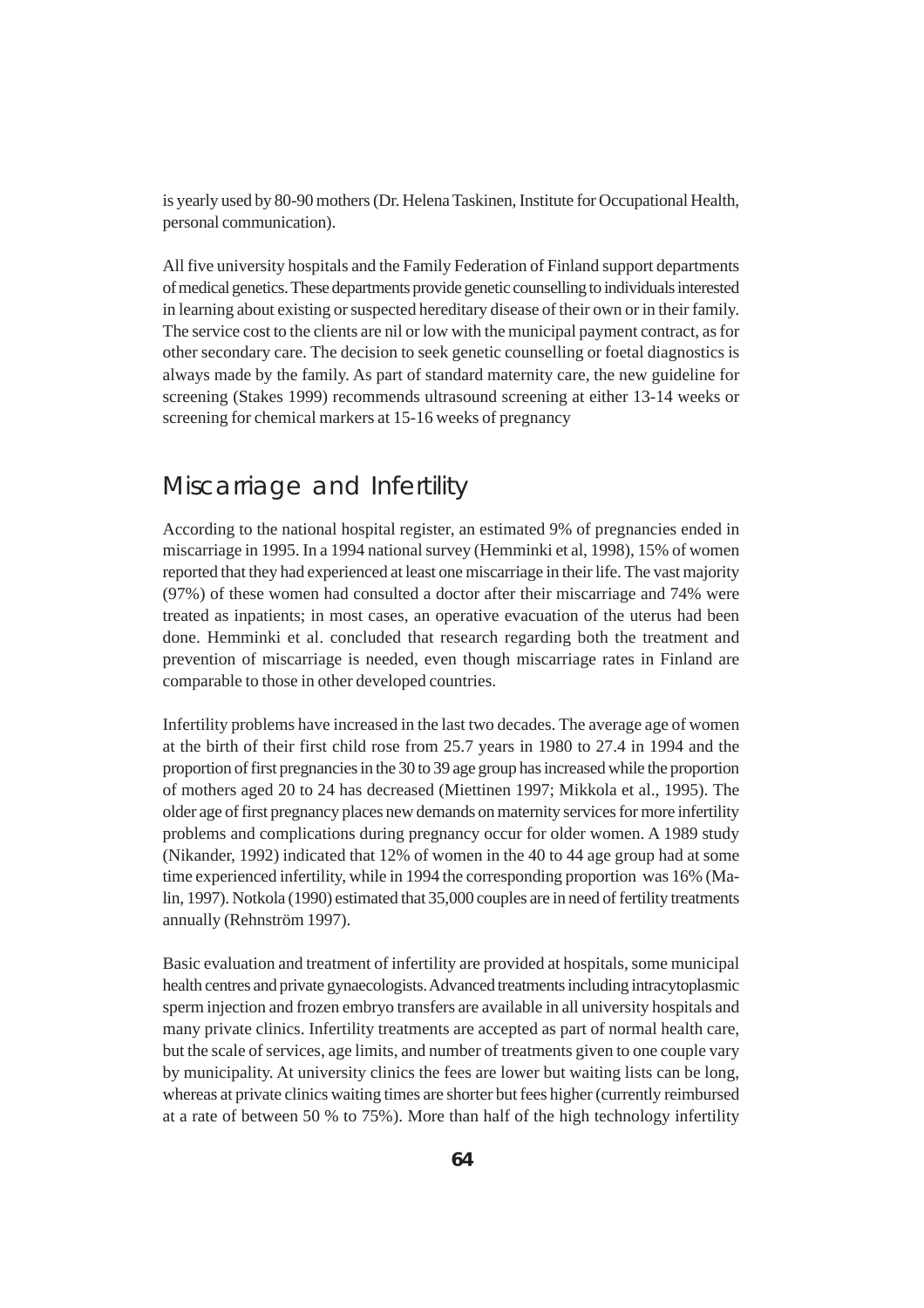treatments are offered at private clinics. Three of the most popular infertility clinics are operated by Family Federation of Finland (Väestöliitto) and are located in the major cities of Helsinki, Turku and Oulu. They also provide special miscarriage and maternity services. The clinic in Helsinki, for example, services 15000 clients and performs over 700 in vitro fertilisations annually. This clinic has its own sperm bank and receives donated eggs.

### **Discussion**

Some indicators of reproductive health are shown in Table 1. A comparison of these with the corresponding indicators from other countries supports the view that maternal health and health of the newborn in Finland are among the best in the world. Areas of concern to health professionals concentrate on the experienced quality of the services, cost-effectiveness, and equity issues. There are also changes in the needs of patients. Changes since the early 1990s have given municipalities more control over decisions affecting health services. This extended local autonomy may increase the risk for inequitable service provision across municipalities. Also an increasing pool of couples with infertility problems and the recent increase in immigrants who have higher fertility rates than Finns present new challenges to the maternity health system.

Another concern among those who evaluate prenatal care is that hospital clinics may expand their services to include regular monitoring of non-problematic pregnancies. The local maternity centres have been known for their ability to provide a high degree of emotional and social support and continuity of care at facilities close to the residence of patients at lower costs and shorter waiting times than are characteristic of hospital clinics. Finally, some are worried about the trend in local maternity units toward replacing midwives, who have the most comprehensive specialised training in pregnancy, childbirth and confinement, with public health nurses who are generalists and obtain much less specialised knowledge and training in maternity care. Many attribute the past high quality of maternity care in Finland to the role of primary care midwives and thus hope that their important part in maternity care will continue. Nevertheless, close monitoring by comprehensive statistics, evaluation systems involving patients, and collaboration mechanisms among professionals at the local, regional and national levels offer important safeguards helping to ensure that Finland will continue to offer high quality maternal and infant care services to its citizens.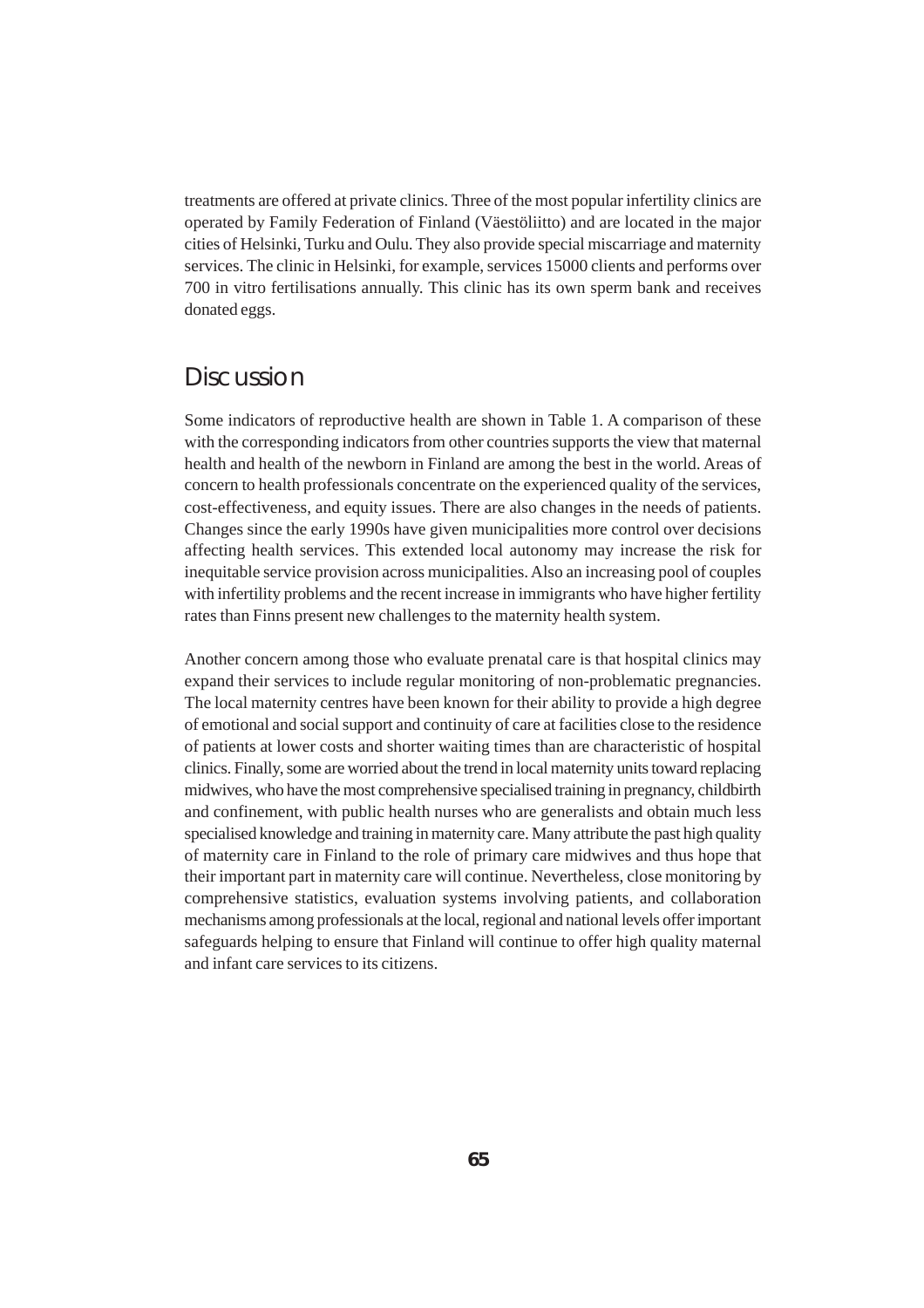#### **References**

- Farrell, Marie. 1994. Definitions and Indicators in Maternal Child Health and Family Planning Used in WHO/ Euro. WHO Regional Office for Europe.
- Hemminki, Elina. 1998. Treatment of Miscarriage: Current Practice and Rationale. *Obstet Gynecol, 91*, 247-253.
- Hemminki, Elina, Maili Malin, and Hellevi Kojo-Austin. 1990. Prenatal Care in Finland: From Primary to Tertiary Health Care. *International Journal of Health Services, 20*, 221-232.
- Hemminki, Elina and Mika Gissler. 1993. Quantity and Targeting of Antenatal Care in Finland. *Acta Obstet. Gynecol Scand, 72*, 24-30.
- Hemminki, Elina, Sinikka Sihvo, Erja Forssas, Päivikki Koponen, Elise Kosunen, and
- Marja-Leena Perälä. 1998. The Role of Gynaecologists in Women's Health Care Women's Views. *International Journal for Quality in Health Care, 10,* 59-64.
- Kansaneläkelaitos The Social Insurance Institution. 1998. Statistical yearbook of the Social Insurance Institution, Finland 1997. Helsinki.
- Malin, Maili and Elina Hemminki. 1992. Midwives as Providers of Prenatal care in Finland – Past and Present. *Women and Health, 18*, 17-33.
- Malin-Silverio, Maili, Sinikka Sihvo and Elina Hemminki. 1997. Lapsettomuutta kokeneiden naisten hoitotyytyväisyys (Patient satisfaction of women who have experienced infertility). Stakes Aiheita xx:1997. Helsinki: Stakes.
- Miettinen, Anneli. 1997. Work and Family: Data on men and women in Europe, Working papers E2/1997. Helsinki: Väestöliitto (The Population Research Institute).
- Mikkola, Taru, Marjukka Vallimies-Patomäki, and Eeva-Liisa Vakkilainen. 1995. Women's Health Profile, Finland. Helsinki: Ministry of Social Affairs and Health.
- Mölsä, Mulki. 1994. Tyttöjen ympärileikkauksen hoito ja ehkäisy Suomessa. (Treatment and prevention of female genital mutilation in Finland.) Stakes Aiheita 36/1994. Helsinki: Stakes.
- Niiranen, Anna. 1996. Voiko kätilö tulla? Maalaiskätilön muistelmia 50 vuoden takaa (Can the midwife come? Memoirs of a rural midwife from 50 years back). Helsinki: Otava, 1935. Reprint, Sulkava: Finnreklama Oy 1996.
- Nikander, T. 1992. Naisen elämänkulku ja perheellistyminen. (The life and family situation of women.) Tilastokeskus, Väestö 1992:1.
- Notkola, I.L. 1996. Hedelmättömyyden yleisyys kolmesta näkökulmasta. (The prevalence of infertility from three viewpoints.) In: Hedelmättömyyshoitoja koskevien lekiesitysten valmistelun kiirehtimiseksi. Stakes Aiheita 14/1996. Helsinki: Stakes.
- Rehnström, Jaana. 1997. Reproductive Health and Health Care in Finland: An Overview. Stakes: Themes 10/1997, Helsinki: Stakes.
- Sihvo, Sinikka and Päivikki Koponen (Eds.). 1998. Perhesuunnittelusta lisääntymisterveyteen: Palvelujen käyttö ja kehittämistarpeet (From Family Planning to Reproductive Health: Use of Health Care Services and their Further Development). Stakes Raportteja 220. Helsinki: Stakes.

Stakes (National Research and Development Center for Welfare and Health). 1996. Screening and Collaboration in Maternity Care, Guidelines, 1995. Helsinki: Stakes.

Stakesin perhesuunnittelun ja äitiyshuollon asiantuntijaryhmä (Stakes expert group on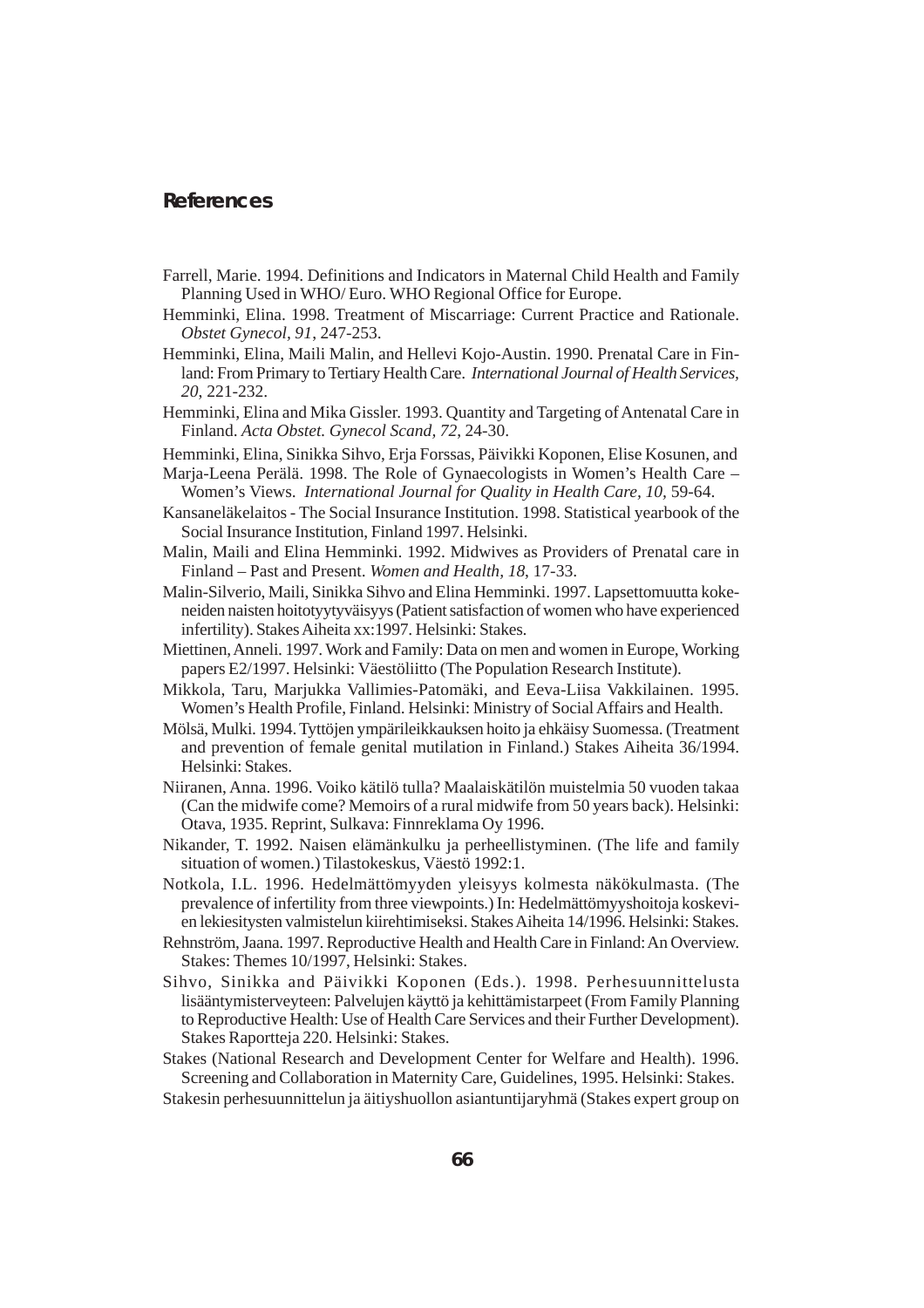family planning and maternity care), editor Kirsi Viisainen. 1999. Seulontatutkimukset ja yhteistyö äitiyshuollossa: suositukset 1999 (Screening and collaboration in maternity care: guidelines 1999). Stakes Oppaita 34. Helsinki.

The Cochrane Library. 1999, Issue 1. Update Software, Oxford, England.

Taskinen, Sirpa. 1994. We Will Get a Baby. Helsinki: National Research and Development Center for Welfare and Health.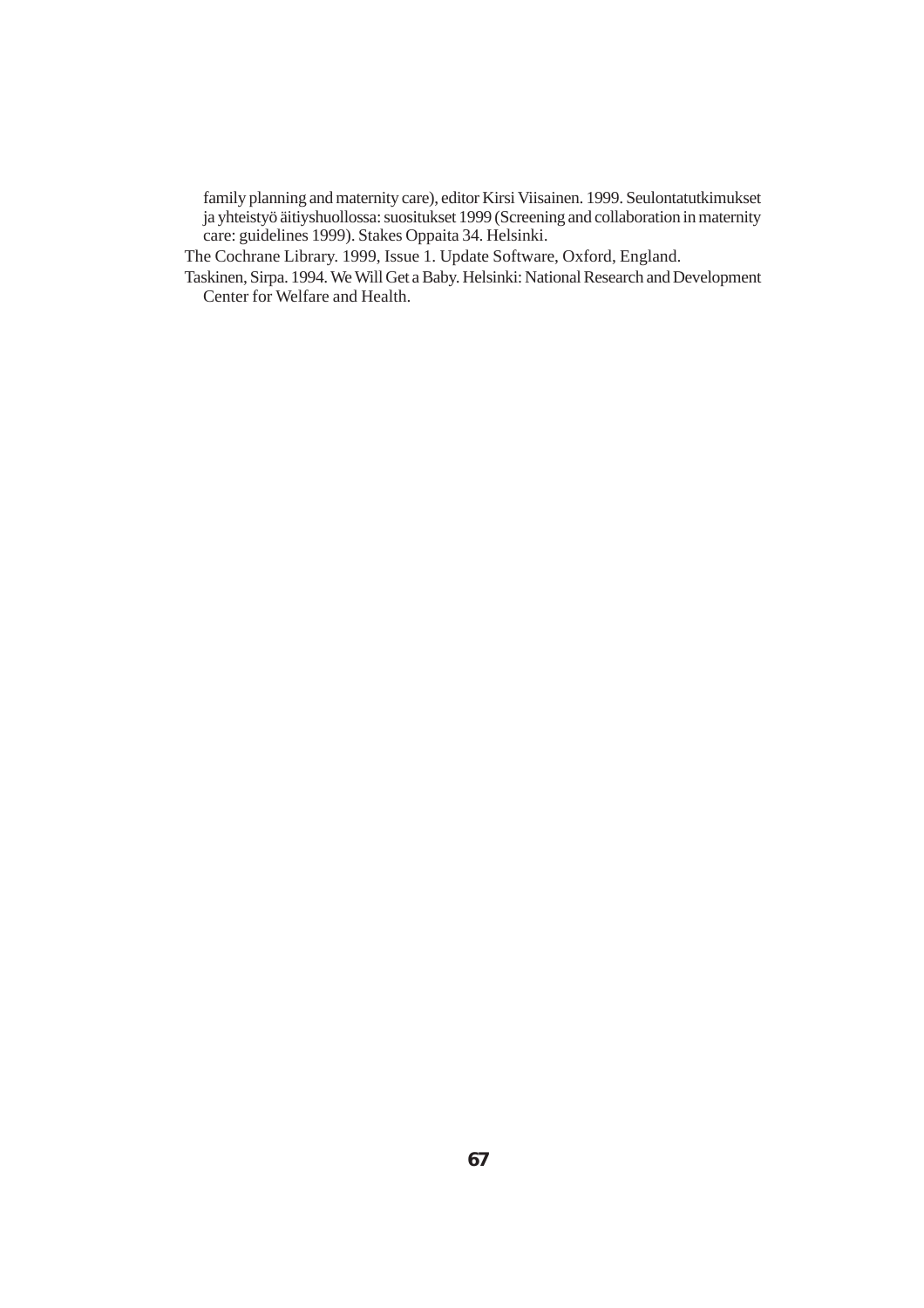| Year                                                         | 1991      | 1992      | 1993           | 1994           | 1995      | 1996      | 1997      | <b>Source</b> |
|--------------------------------------------------------------|-----------|-----------|----------------|----------------|-----------|-----------|-----------|---------------|
| Number of deliveries                                         | 65 268    | 66742     | 64 563         | 64 726         | 62767     | 60 434    | 58 900    | 1)            |
| Number of live births                                        | 65 395    | 66 731    | 65 219         | 65 477         | 63 391    | 60 940    | 59 329    | 1)            |
| Number of live births<br>and stillbirths                     | 65 701    | 67 019    | 65 496         | 65 730         | 63 694    | 61 4 26   | 59 540    | 1)            |
| Mid-year population                                          | 5 013 740 | 5 041 992 | 5 066 447      | 5 088 333      | 5 017 790 | 5 124 573 | 5 139 835 | 2)            |
| Birth rate: Number of<br>births/1000<br>population           | 13,0      | 13,2      | 12,7           | 12,7           | 12,5      | 11,8      | 11,5      | 2)            |
| General fertility rate<br>per 1000 women of<br>fertility age | 51,8      | 52,7      | 51,0           | 51,2           | 49.7      | 48,2      | 47,5      | 2)            |
| Maternal deaths                                              | 3         | 3         | $\overline{2}$ | $\overline{7}$ | 1         | 2         |           | 2)            |
| Maternal mortality<br>rate: Deaths/100 000<br>live births    | 4,6       | 4,5       | 3,1            | 10,7           | 1,6       | 3,3       |           | 2)            |
| Perinatal deaths                                             | 532       | 490       | 438            | 441            | 439       | 381       | 341       | 1)            |
| Perinatal mortality<br>rate: Deaths/1000<br>newborns         | 8,1       | 7,3       | 6,7            | 6,7            | 6,9       | 6,2       | 5,7       | 1)            |
| Infant deaths                                                | 382       | 344       | 287            | 308            | 248       | 242       | 232       | 2)            |
| Infant mortality rate                                        | 5,8       | 5,2       | 4,4            | 4,7            | 3,9       | 4,0       | 3,9       | 2)            |
| Mean age of mothers<br>at birth of first child               | 26,9      | 27,0      | 27,2           | 27,4           | 27,6      | 27,7      | 27,7      | 1)            |
| % Single mothers                                             | 5,3       | 5,5       | 7,2            | 9,8            | 10,9      | 10,1      | 8,3       | 1)            |
| % Cohabiting<br>mothers                                      | 21,3      | 22,9      | 22,9           | 21,8           | 21,6      | 23,2      | 26,6      | 1)            |
| % Married mothers                                            | 71,6      | 70        | 68,5           | 67,3           | 66,2      | 63,3      | 62,9      | 1)            |
| % Births outside<br>hospitals                                | 0,11      | 0,12      | 0,10           | 0,11           | 0,12      | 0, 10     | 0,13      | 1)            |
| % Pregnant women<br>consulting before<br>16th Week           | 95,8      | 96,6      | 96,5           | 96,9           | 96,9      |           |           | 1)            |

#### **Appendix: Table 1. Indicators of and factors relating to the quality of reproductive health in Finland**